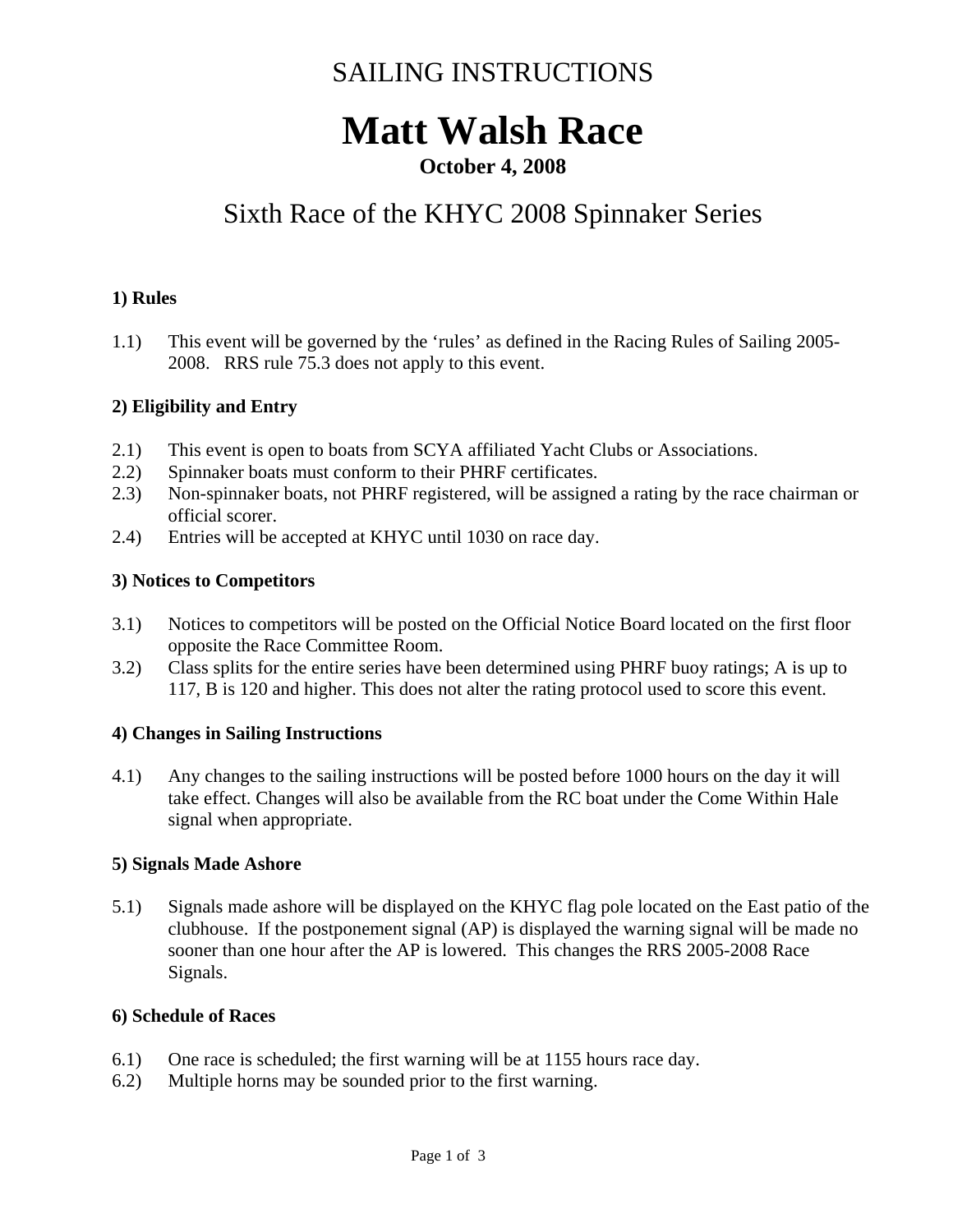## SAILING INSTRUCTIONS Matt Walsh Race

#### **7) Signals on the Race Committee Boat**

- 7.1) Starting signals will conform to rule 26 of the 2005-2008 Racing Rules of Sailing (RRS).
- 7.2) Non-spinnaker, non-gennaker boats start in class per the spinnaker boat Class A/B split and will have their spinnaker offset applied for scoring.
- 7.3) Classes will start in the following order:

| Class   | Flag         |
|---------|--------------|
|         | ו ו          |
|         | F.           |
| Mariner | By Direction |

#### **8) The Race Course**

- 8.1) "A" boats: Start R10 (P.V. Buoy) Point Fermin Buoy R10s "G" "W" Finish (28.6
- nm)
- 8.2) "B" boats/Mariners: Start R10 "T" "F" "X"s "H"s "G" "W" Finish (16.8 nm) All marks to port except where indicated with subscript s.

#### **9) Marks**

- 9.1) Marks are spar buoys in the approximate positions defined on the 2008 KHYC Race Mark Guide.
- 9.2) Palos Verdes Point "R10" buoy, is approximately 3.9 NM on a course of 200 degrees magnetic from "K".
- 9.3) Point Fermin "6PF" whistle buoy is located at Lat. 44-4.9 N/118-17.5 W
- 9.4) "G" is the bell buoy at the entrance to King Harbor.
- 9.5) "W" mark is the white center channel buoy at the entrance to King Harbor.

#### **10) The Start**

- 10.1) Race will be started using Rule 26 with individual classes starting using a five-minute sequence. The committee will attempt *but is not obligated* to keep all start & restart times at five-minute clock intervals.
- 10.2) The starting line will be in the vicinity of "K" mark between a staff displaying an orange flag on the Race Committee boat and a staff with an orange flag floating to port from the Race Committee boat.
- 10.3) **Boats whose preparatory signal has not been made shall keep clear of the starting area and all boats whose Preparatory Signal has been made.**

#### **11) Safety (Category and Crew)**

- 11.1) The race is a PHRF Category 4 event.
- 11.2) All boats must check in with the Race Committee on the water prior to the first class warning signal.